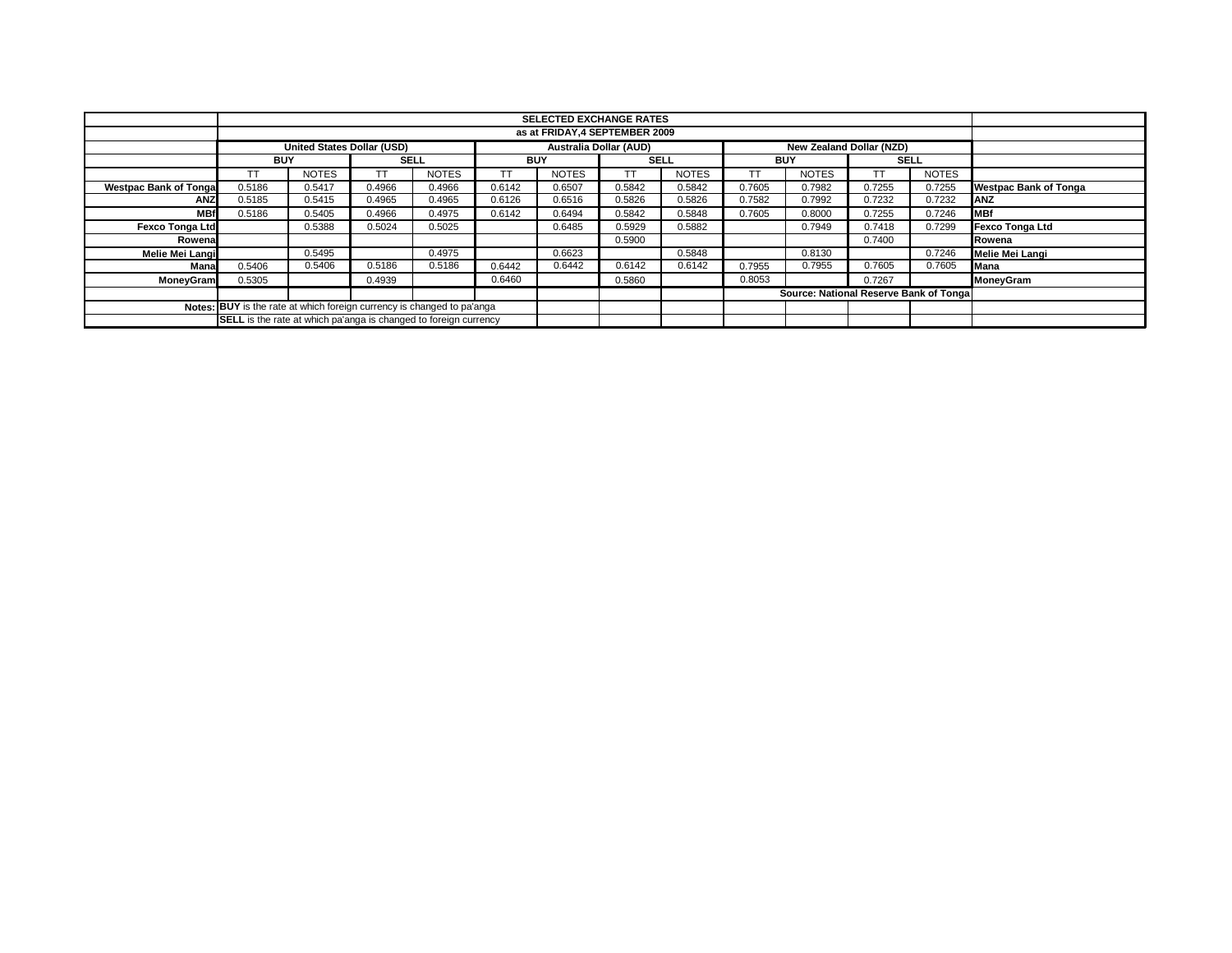|                                                                        |                                                                  | <b>SELECTED EXCHANGE RATES</b>    |             |              |            |                               |             |              |                          |                                        |             |              |                              |
|------------------------------------------------------------------------|------------------------------------------------------------------|-----------------------------------|-------------|--------------|------------|-------------------------------|-------------|--------------|--------------------------|----------------------------------------|-------------|--------------|------------------------------|
|                                                                        |                                                                  | as at FRIDAY.11 SEPTEMBER 2009    |             |              |            |                               |             |              |                          |                                        |             |              |                              |
|                                                                        |                                                                  | <b>United States Dollar (USD)</b> |             |              |            | <b>Australia Dollar (AUD)</b> |             |              | New Zealand Dollar (NZD) |                                        |             |              |                              |
|                                                                        | <b>BUY</b>                                                       |                                   | <b>SELL</b> |              | <b>BUY</b> |                               | <b>SELL</b> |              | <b>BUY</b>               |                                        | <b>SELL</b> |              |                              |
|                                                                        | TT                                                               | <b>NOTES</b>                      | <b>TT</b>   | <b>NOTES</b> | <b>TT</b>  | <b>NOTES</b>                  | TΤ          | <b>NOTES</b> | ТT                       | <b>NOTES</b>                           | <b>TT</b>   | <b>NOTES</b> |                              |
| <b>Westpac Bank of Tonga</b>                                           | 0.5262                                                           | 0.5500                            | 0.5042      | 0.5042       | 0.6073     | 0.6429                        | 0.5773      | 0.5773       | 0.7449                   | 0.7811                                 | 0.7099      | 0.7099       | <b>Westpac Bank of Tonga</b> |
| <b>ANZ</b>                                                             | 0.5263                                                           | 0.5493                            | 0.5043      | 0.5043       | 0.6045     | 0.6435                        | 0.5745      | 0.5745       | 0.7413                   | 0.7823                                 | 0.7063      | 0.7063       | <b>ANZ</b>                   |
| <b>MBf</b>                                                             | 0.5262                                                           | 0.5495                            | 0.5042      | 0.5051       | 0.6073     | 0.6410                        | 0.5773      | 0.5780       | 0.7449                   | 0.7813                                 | 0.7099      | 0.7092       | <b>MBf</b>                   |
| <b>Fexco Tonga Ltd</b>                                                 |                                                                  | 0.5464                            | 0.5126      | 0.5102       |            | 0.6402                        | 0.5888      | 0.5813       |                          | 0.7782                                 | 0.7310      | 0.7142       | <b>Fexco Tonga Ltd</b>       |
| Rowena                                                                 |                                                                  |                                   |             |              |            |                               | 0.5900      |              |                          |                                        | 0.7400      |              | Rowena                       |
| Melie Mei Langi                                                        |                                                                  | 0.5587                            |             | 0.5051       |            | 0.6536                        |             | 0.5848       |                          | 0.7937                                 |             | 0.7092       | Melie Mei Langi              |
| Mana                                                                   | 0.5482                                                           | 0.5482                            | 0.5262      | 0.5262       | 0.6373     | 0.6373                        | 0.6073      | 0.6073       | 0.7799                   | 0.7799                                 | 0.7449      | 0.7449       | Mana                         |
| MoneyGram                                                              | 0.5426                                                           |                                   | 0.5051      |              | 0.6259     |                               | 0.5795      |              | 0.7968                   |                                        | 0.7190      |              | MoneyGram                    |
|                                                                        |                                                                  |                                   |             |              |            |                               |             |              |                          | Source: National Reserve Bank of Tonga |             |              |                              |
| Notes: BUY is the rate at which foreign currency is changed to pa'anga |                                                                  |                                   |             |              |            |                               |             |              |                          |                                        |             |              |                              |
|                                                                        | SELL is the rate at which pa'anga is changed to foreign currency |                                   |             |              |            |                               |             |              |                          |                                        |             |              |                              |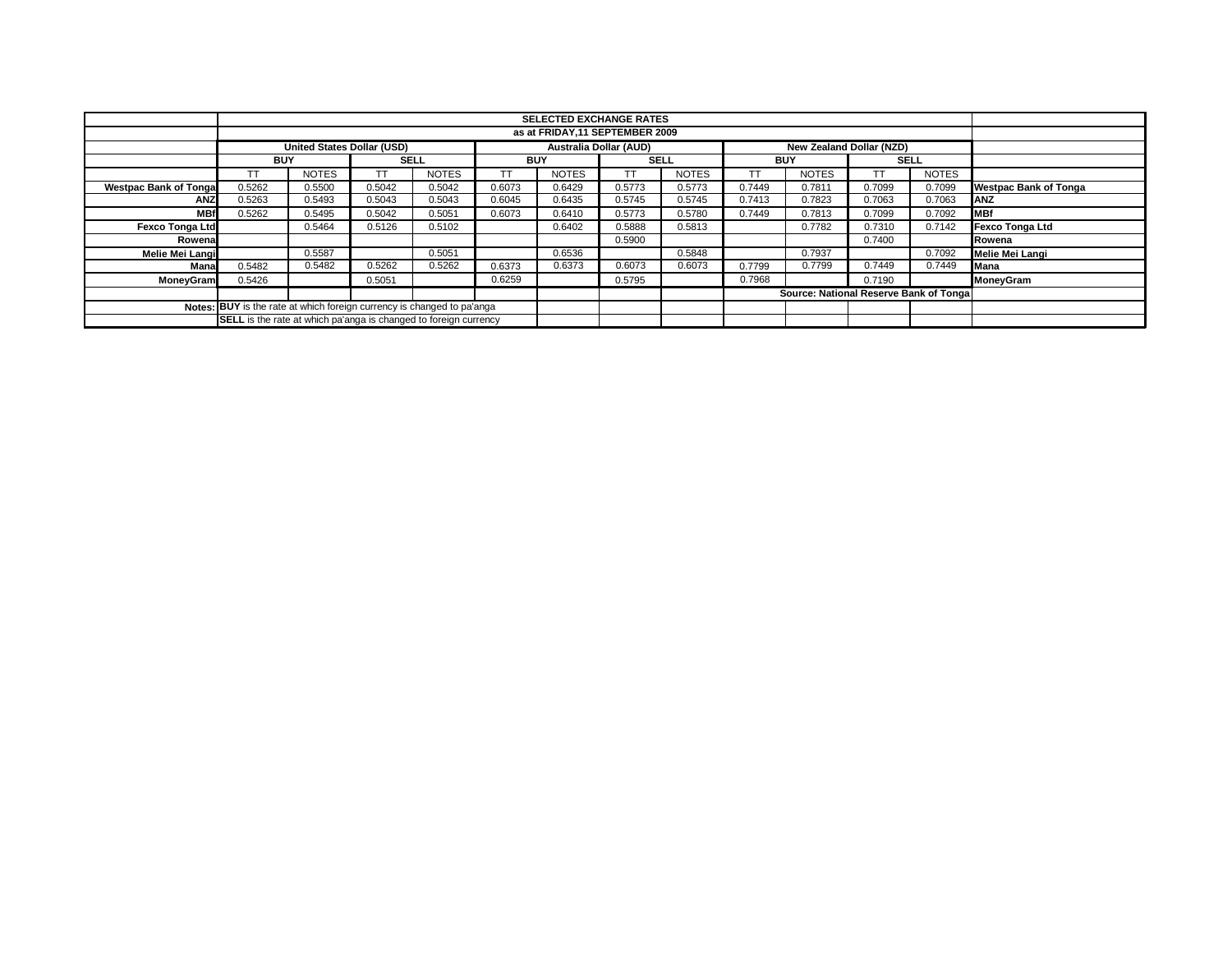|                                                                         |            | <b>SELECTED EXCHANGE RATES</b>    |             |              |            |                               |             |              |            |                                        |             |              |                              |
|-------------------------------------------------------------------------|------------|-----------------------------------|-------------|--------------|------------|-------------------------------|-------------|--------------|------------|----------------------------------------|-------------|--------------|------------------------------|
|                                                                         |            | as at FRIDAY, 18 SEPTEMBER 2009   |             |              |            |                               |             |              |            |                                        |             |              |                              |
|                                                                         |            | <b>United States Dollar (USD)</b> |             |              |            | <b>Australia Dollar (AUD)</b> |             |              |            | New Zealand Dollar (NZD)               |             |              |                              |
|                                                                         | <b>BUY</b> |                                   | <b>SELL</b> |              | <b>BUY</b> |                               | <b>SELL</b> |              | <b>BUY</b> |                                        | <b>SELL</b> |              |                              |
|                                                                         | ТT         | <b>NOTES</b>                      |             | <b>NOTES</b> | <b>TT</b>  | <b>NOTES</b>                  | TΤ          | <b>NOTES</b> | ТT         | <b>NOTES</b>                           |             | <b>NOTES</b> |                              |
| <b>Westpac Bank of Tonga</b>                                            | 0.5312     | 0.5555                            | 0.5092      | 0.5092       | 0.6084     | 0.6442                        | 0.5784      | 0.5784       | 0.7460     | 0.7823                                 | 0.7110      | 0.7110       | <b>Westpac Bank of Tonga</b> |
| <b>ANZ</b>                                                              | 0.5315     | 0.5545                            | 0.5095      | 0.5095       | 0.6060     | 0.6450                        | 0.5760      | 0.5760       | 0.7424     | 0.7834                                 | 0.7074      | 0.7074       | <b>ANZ</b>                   |
| <b>MBf</b>                                                              | 0.5312     | 0.5556                            | 0.5092      | 0.5102       | 0.6084     | 0.6452                        | 0.5784      | 0.5780       | 0.7460     | 0.7813                                 | 0.7110      | 0.7092       | <b>MBf</b>                   |
| <b>Fexco Tonga Ltd</b>                                                  |            | 0.5519                            | 0.5160      | 0.5155       |            | 0.6419                        | 0.5876      | 0.5814       |            | 0.7795                                 | 0.7282      | 0.7143       | <b>Fexco Tonga Ltd</b>       |
| Rowenal                                                                 |            |                                   |             |              |            |                               | 0.5900      |              |            |                                        | 0.7400      |              | Rowena                       |
| Melie Mei Langi                                                         |            | 0.5618                            |             | 0.5102       |            | 0.6536                        |             | 0.5780       |            | 0.8000                                 |             | 0.7092       | Melie Mei Langi              |
| Mana                                                                    | 0.5532     | 0.5532                            | 0.5312      | 0.5312       | 0.6384     | 0.6384                        | 0.6084      | 0.6084       | 0.7810     | 0.7810                                 | 0.7460      | 0.7460       | Mana                         |
| MoneyGram                                                               | 0.5420     |                                   | 0.5046      |              | 0.6176     |                               | 0.5718      |              | 0.7758     |                                        | 0.7001      |              | MoneyGram                    |
|                                                                         |            |                                   |             |              |            |                               |             |              |            | Source: National Reserve Bank of Tonga |             |              |                              |
| Notes: BUY is the rate at which foreign currency is changed to pa'anga  |            |                                   |             |              |            |                               |             |              |            |                                        |             |              |                              |
| <b>SELL</b> is the rate at which pa'anga is changed to foreign currency |            |                                   |             |              |            |                               |             |              |            |                                        |             |              |                              |